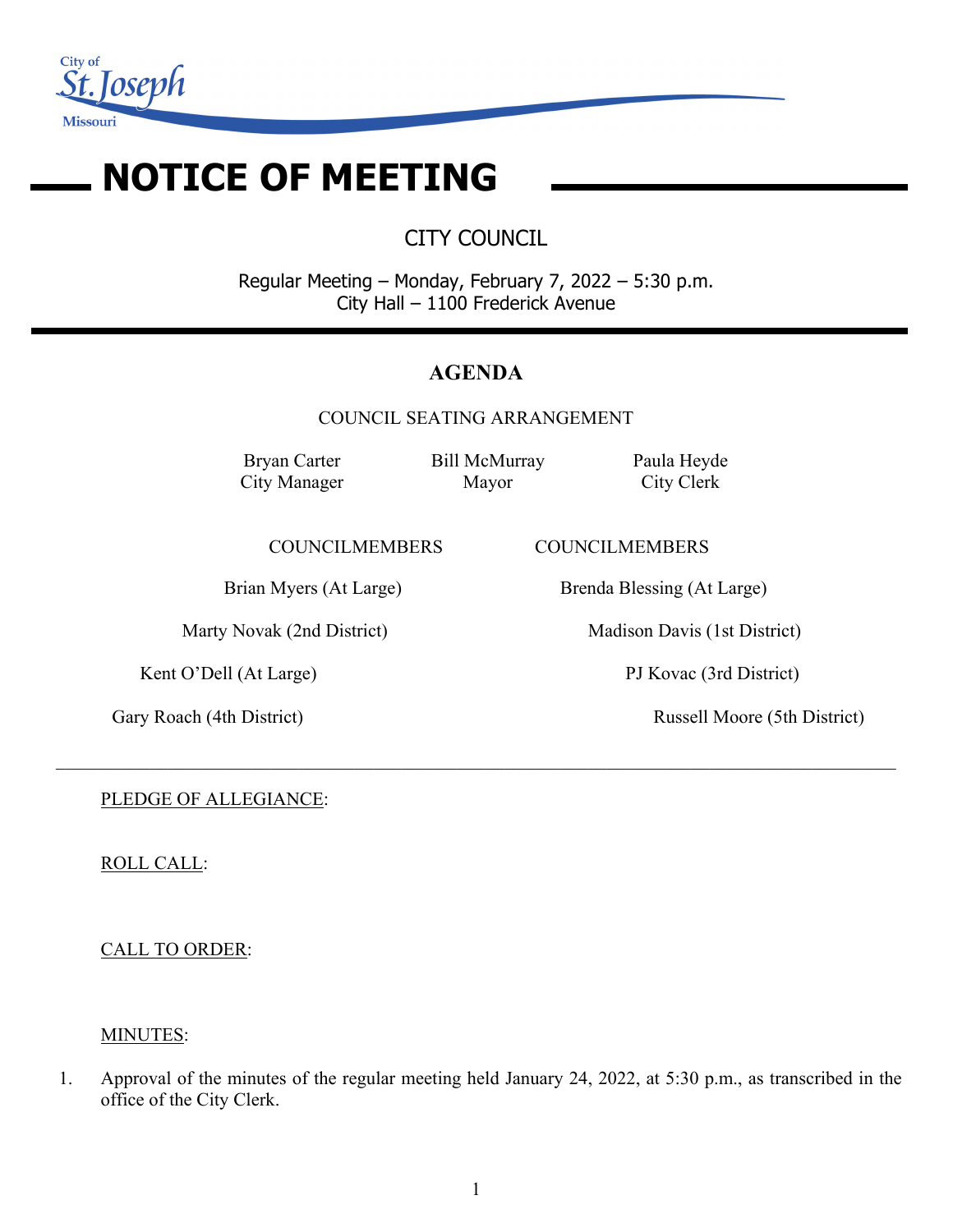#### SPECIAL RECOGNITIONS:

2 Proclamation - Scouts-BSA Anniversary Week

# ACCEPTANCE OF AGENDA:

#### CONSENT AGENDA:

#### Nominations and Appointments:

- 3. Filed 1/24/22: Mayor McMurray nominates Tom Richmond, 3210 Harbor View Drive, to serve as a member of the Planning Commission for a term expiring July 17, 2022; he is filling the vacancy created by the resignation of Lauren Catron.
- 4. Filed 1/25/22: Mayor McMurray nominates Brett Hausman, 2702 Lovers Lane, to serve as a member of the Planning Commission for a term expiring August 5, 2023; he is filling the vacancy created by the resignation of Joshua Knight.

#### Bills for Passage:

- 5. A Bill (#1436-18) sponsored by Councilmember Moore amending Chapter 2 "Administrative Code" Article IV "Departments" of the Code of Ordinances to change the name of the Department of Administrative Services to Department of Finance and update the functions of the Finance and Human Resources Departments.
- 6. A Bill (#1439-18) sponsored by Councilmember Davis amending Section 28-1592 of Chapter 28 "Traffic and Vehicles" of the Code of Ordinances entitled "Parking time limits on certain streets" to provide for twohour parking from 8:00 a.m. to 6:00 p.m. along the west side of Third Street from Faraon Street to Jules Street.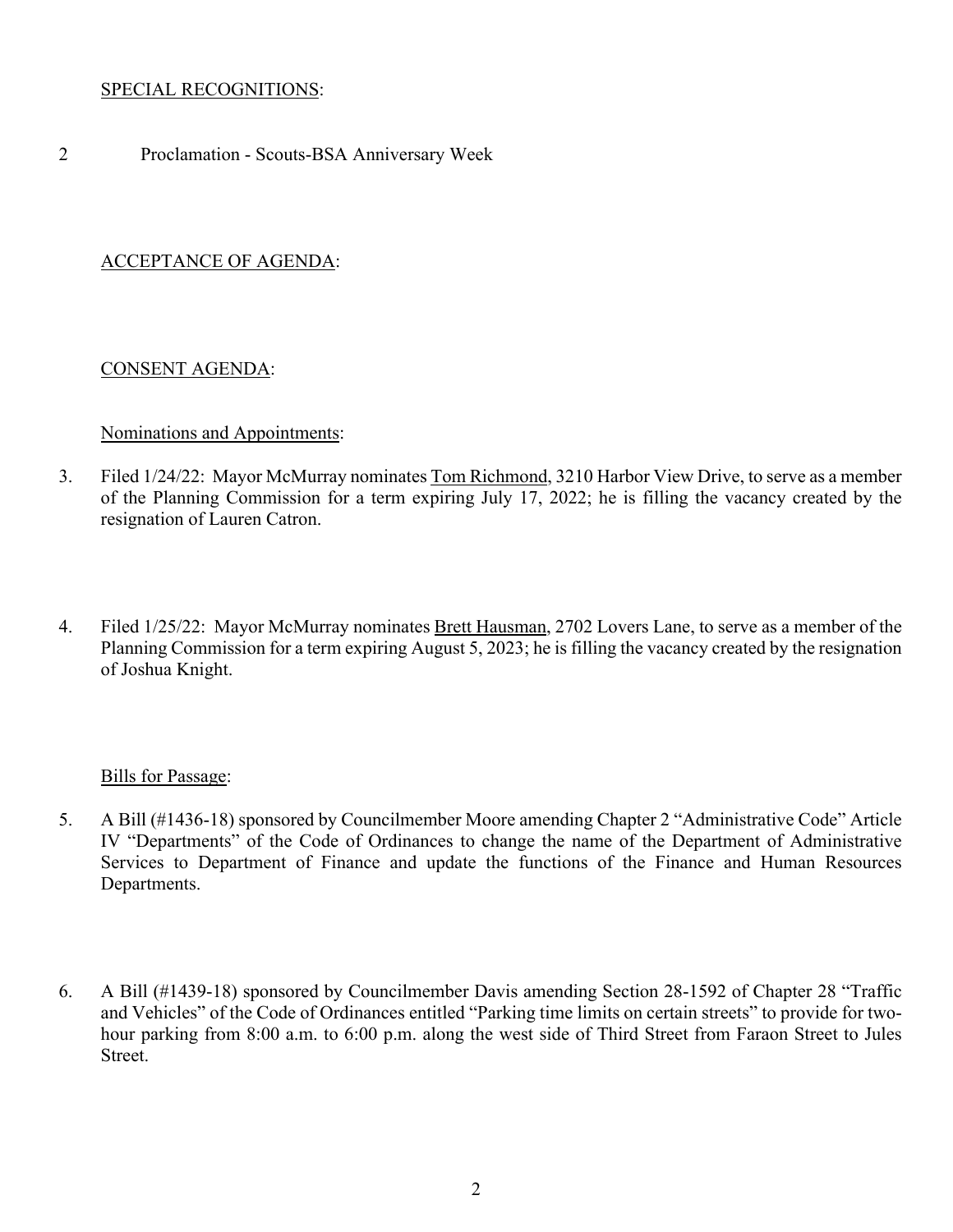#### CONSENT AGENDA: Bills for Passage: (Cont'd)

- 7. A Bill (#1440-18) sponsored by Councilmember Davis amending Section 28-1588 of the Code of Ordinances entitled "One-way streets" to provide for one-way traffic on State Street, from Ashland Avenue to 26th Street.
- 8. A Bill (#1435-18) sponsored by Councilmember Novak authorizing execution of a Real Estate Purchase Agreement with Enzo Properties, LLC, (Buyer), to sell real estate located at 2312 Lafayette Street for the amount of \$40,000.00 and other good and valuable consideration.
- 9. A Bill (#1437-18) sponsored by Councilmember O'Dell authorizing an amendment to the Vacant Structure Stabilization Program budget in the General Fund in the amount of \$19,438.00 to roll forward available fund balance to the current fiscal year.
- 10. A Bill (#1441-18) sponsored by Councilmember Myers adopting a revised Write-Off and Collections Policy for the City of St. Joseph, Missouri to replace the policy adopted by Special Ordinance Number 9367.
- 11. A Bill (#1442-18) sponsored by Mayor McMurray authorizing an amendment to the City Clerk's budget in the General Fund in the amount of \$25,000.00 to provide funds for the primary and general elections and advertising expenses.
- 12. A Bill (#1443-18) sponsored by Councilmember Kovac authorizing an amendment to the General Fund, Parks Designated Funds Program budget, and acceptance of a donation from the William D. Morgan Charitable Foundation both in the amount of \$25,000.00 to be used for youth sports facilities.
- 13. A Bill (#1444-18) sponsored by Councilmember Kovac authorizing an amendment to the General Fund, Parks Designated Funds Program budget to return unspent funds in the amount of \$18,288.33 from the \$40,000.00 donation made by Midland Empire Sports Association for improvements to the Drake/South Park Complex.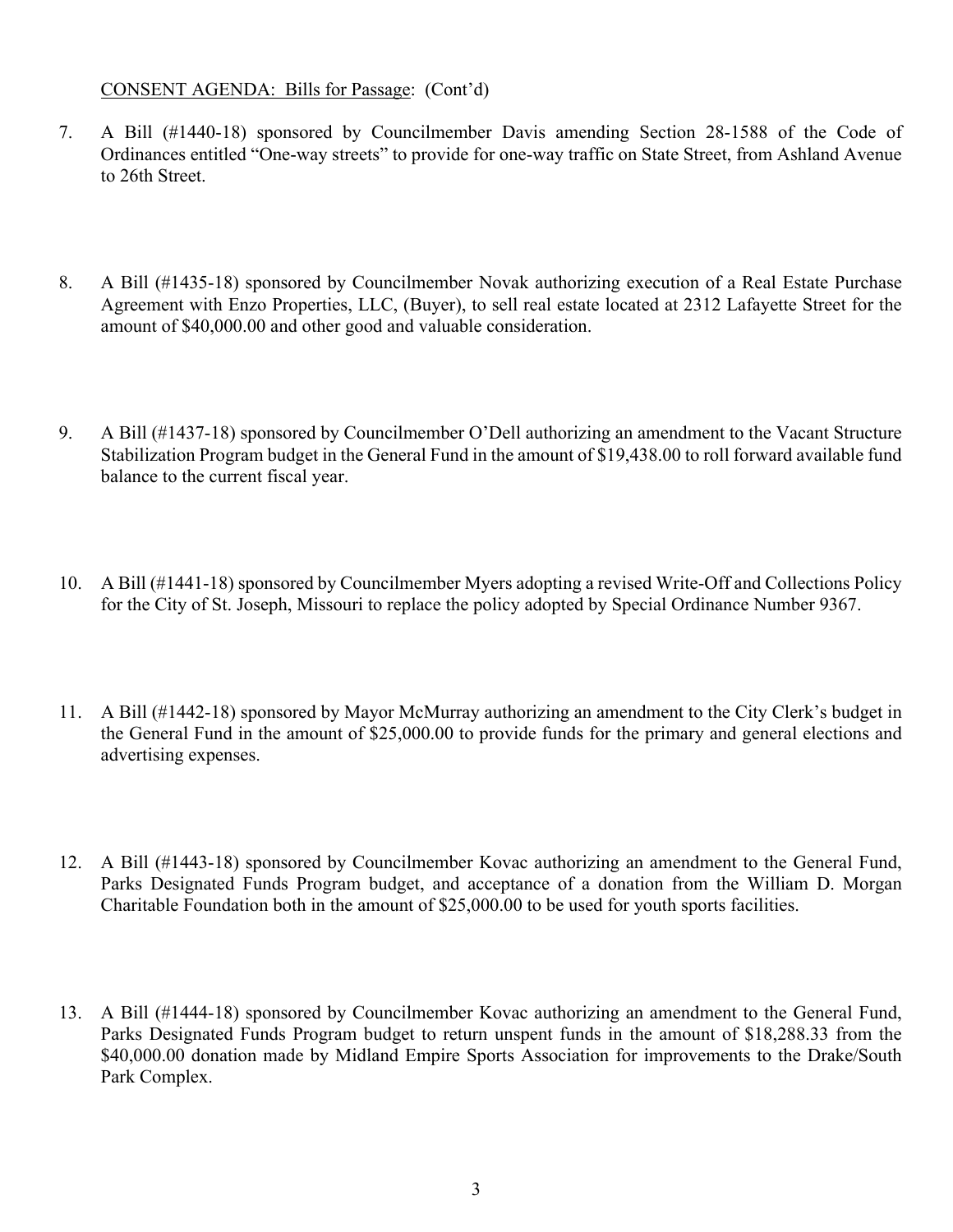# CONSENT AGENDA: Bills for Passage: (Cont'd)

- 14. A Bill (#1448-18) sponsored by Councilmember Novak authorizing an amendment to the Community Development Block Grant Fund to budget Home-American Rescue Plan (ARP) funds received from HUD in the amount of \$66,896.00 and execution of an agreement with HomeBase, the Center for Common Concern, Inc. to serve as planning and allocation consultant for HOME-ARP funds for the City of St. Joseph in the amount of \$18,000.00.
- 15. A Bill (#1451-18) sponsored by Councilmember Davis authorizing the execution of Change Order No. 2 with Ideker, Inc., for additional work on the River Bluff Bike Trail Project and an amendment to the 2011 Transient Guest Tax Fund budget all in an amount of \$777,477.00.
- 16. A Bill (#1452-18) sponsored by Councilmember Myers authorizing an amendment to the budget to transfer the amount of \$23,935.00 from the American Rescue Plan Act Fund to the General Fund Public Information and Communication Program and execution of a Master Services Agreement with CivicPlus for services to enable both hybrid and remote meeting capabilities ensuring the continuity of public meetings during the COVID Pandemic.
- 17. A Bill (#1453-18) sponsored by Councilmember Moore authorizing an amendment to the budget to transfer the amount of \$228,727.27 from the American Rescue Plan Act Fund to the General Fund Fire Department Program to be used for Fire Department communication equipment and authorizing the purchase of encryption software from Midwest Mobile Radio in the amount of \$10,295.09.

# Resolutions for Adoption:

- 18. A Resolution (#1461-18) authorizing execution of a Funding Agreement with MidCity Excellence in the amount of \$750,000.00 to provide assistance with costs associated with full-time, salaried staff.
- 19. A Resolution (#1462-18) authorizing execution of a Funding Agreement with Community Action Partnership in the amount of \$800,000.00 to provide financial assistance for housing support services for unhoused persons.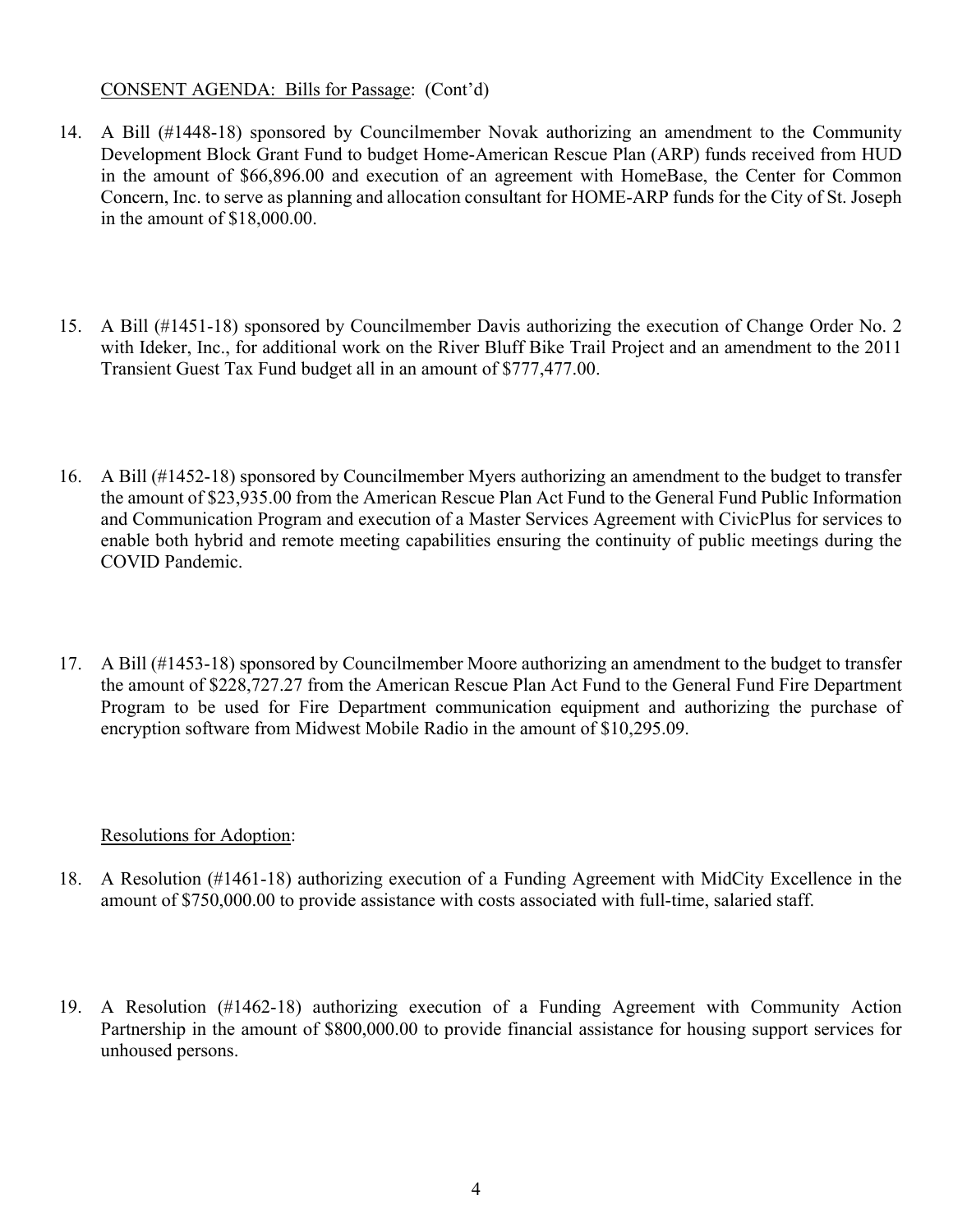# CONSENT AGENDA: Resolutions for Adoption: (Cont'd)

- 20. A Resolution (#1463-18) authorizing execution of a Funding Agreement with Allied Arts Council in the amount of \$15,000.00 to provide financial assistance for arts education and continued programming.
- 21. A Resolution (#1464-18) authorizing execution of a Funding Agreement with Bartlett Center in the amount of \$50,000.00 to provide relief from losses and extra expenses associated with the COVID pandemic.
- 22. A Resolution (#1469-18) authorizing the execution of a Lump Sum Contract with JLK Construction, LLC, for the Bonds for Bridges Huntoon Road Project in the amount of \$785,000.00.
- 23. A Resolution (#1471-18) authorizing the execution of an agreement with Masek Golf Car Company and Kansas State Bank for the lease of fifteen (15) golf cars in the amount of \$10,350.00 per year for four (4) years, for use at Fairview Golf Course.

# \* \* \* \* \* \* \* \* \* \* \* \* END OF CONSENT AGENDA \* \* \* \* \* \* \* \* \* \* \* \* \* \* \*

# NOMINATIONS AND APPOINTMENTS:

None.

# BILLS FOR PASSAGE:

24. A Bill (#1454-18) sponsored by Councilmember Moore authorizing the execution of a Second Amended Long-Term Ground Lease Agreement with Missouri Western State University for the lease of property through December 31, 2118, to provide for construction and operation of a rappelling tower on the leased property.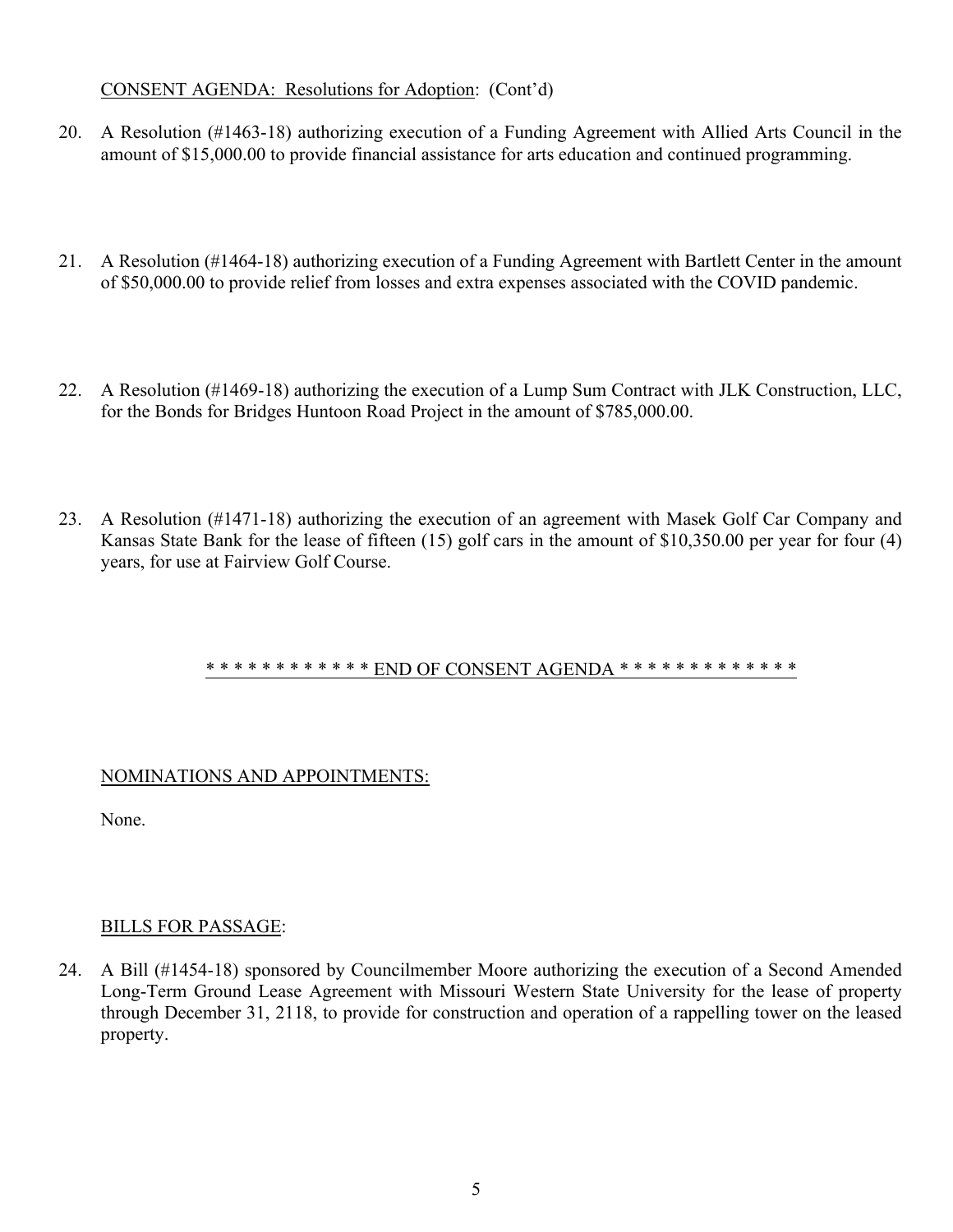# EMERGENCY BILL FOR PASSAGE:

25. An Emergency Bill (#1467-18) sponsored by Councilmember Moore authorizing an amendment to the Fire Department budget in the General Fund to accept an Emergency Management Performance Grant from the Missouri Department of Public Safety, State Emergency Management Agency in the amount of \$50,000.00 and authorizing the purchase of one 3/4 ton crew cab truck from Anderson Auto Group for the Emergency Manager.

# RESOLUTIONS FOR ADOPTION:

None.

# BILLS FOR FIRST READING:

- 26. A Bill (#1455-18) sponsored by Councilmember O'Dell approving the final plat entitled "Auxier Development," a major subdivision consisting of two (2) lots proposed for the property located at 3906 Pickett Road, as requested by Jeremy Auxier.
- 27. A Bill (#1456-18) sponsored by Councilmember O'Dell approving the final plat entitled "Cordonnier Addition," a major subdivision consisting of one (1) lot proposed for the property located at 421 Hickory Street, as requested by the City of St. Joseph.
- 28. A Bill (#1457-18) sponsored by Councilmember O'Dell approving the final plat entitled "Clarios Plat 1," a major subdivision consisting of two (2) lots proposed for the property located at 4701 and 4722 Pear Street, as requested by Brett Hausman on behalf of Al J. Mueller Construction Company.
- 29. A Bill (#1458-18) sponsored by Councilmember O'Dell approving the final plat entitled "Culver Addition," a major subdivision consisting of two (2) lots proposed for the property located at 2920 North Second Street, as requested by Connie Culver.
- 30. A Bill (#1459-18) sponsored by Councilmember O'Dell approving the final plat entitled "Biozyme Inc, Plat 2," a major subdivision consisting of one (1) lot proposed for the property located at 1202 Bluff View Road, as requested by Robert Norton.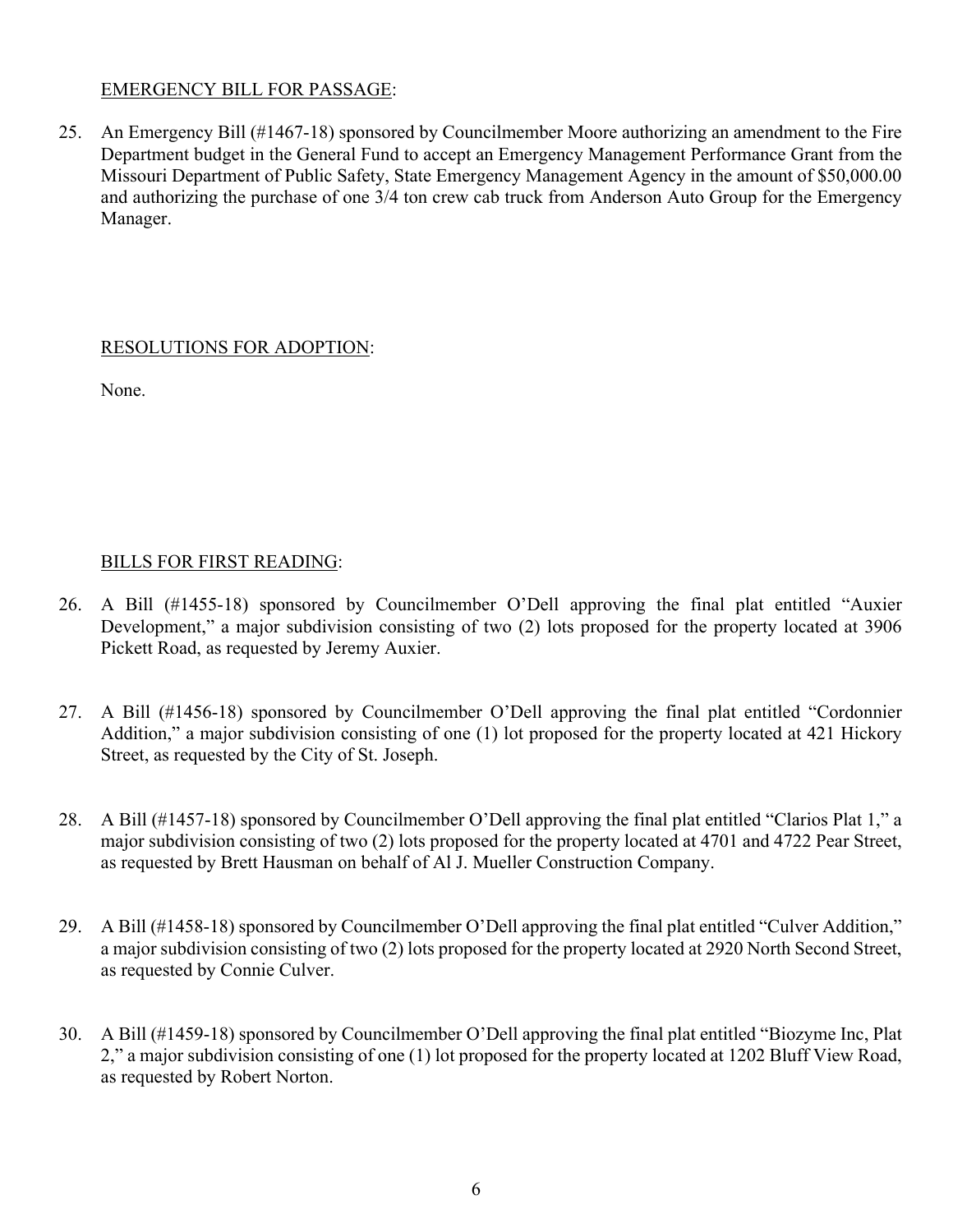## BILLS FOR FIRST READING: (Cont'd)

- 31. A Bill (#1460-18) sponsored by Councilmember O'Dell approving the final plat entitled "Bluescope Buildings North America," a major subdivision consisting of one (1) lot proposed for the property located at 2314 Lower Lake Road, 5406 Industrial Road and Parcel 05-7.0-36-002-000-006.000, as requested by Mitch Sanders.
- 32. A Bill (#1465-18) sponsored by Councilmember Moore authorizing the acceptance of a donation in the amount of \$15,000.00 from the William D. Morgan Charitable Foundation and authorizing an amendment to the budget to allocate said donation and transfer the amount of \$14,400.00 from the American Rescue Plan Act Fund to the General Fund Police Department Program for a total amount of \$29,400.00 to be used to provide funding for citizen reporting interface software and monthly service fees.
- 33. A Bill (#1466-18) sponsored by Councilmember Moore authorizing an amendment to the Fire Department budget in the General Fund and the acceptance of a grant from the Missouri Department of Public Safety, Missouri Region H Homeland Security Office in the amount of \$26,200.00 and authorizing the purchase of one utility terrain vehicle for the Fire Department.
- 34. A Bill (#1468-18) sponsored by Councilmember Novak authorizing execution of a Real Estate Purchase Agreement with Melinda G. Martin and Cheri Wardschenk, (Buyer), to sell real estate located at 2203 South Eleventh Street for the amount of \$36,100.00 and other good and valuable consideration.
- 35. A Bill (#1470-18) sponsored by Councilmember Kovac authorizing the issuance of Special Obligation Improvement Bonds (Parks System Project), Series 2022, in the aggregate principal amount of not to exceed \$6,750.000; prescribing the form and details of said bonds and the covenants and agreements to provide for the payment and security thereof; and authorizing certain actions and documents and prescribing other matters relating thereto.

# REPORTS OF BOARDS & COMMISSIONS:

- 36. Filed 1/21/22: Minutes of the Senior Citizen Foundation, Inc. Board meeting held November 16, 2021, at 3:00 p.m., at the Joyce Raye Patterson 50+ Activity Center, 100 South 10th Street.
- 37. Filed 1/24/22: Minutes of the Museum Oversight Board meeting held January 21, 2022, at 9:33 a.m., at St. Joseph Museums, 3406 Frederick Avenue.
- 38. Filed 1/26/22: Minutes of the Library Board of Trustees meeting held January 19, 2022, at 6:30 p.m., at the East Hills Library, 502 N. Woodbine Road, via Zoom conferencing.
- 39. Filed 1/26/22: Minutes of the Library Board Personnel Committee meeting held January 19, 2022, at 7:30 p.m., at the East Hills Library, 502 N. Woodbine Road.
- 40. Filed 1/27/22: Minutes of the Zoning Board of Adjustment meeting held January 25, 2022, at 4:00 p.m., in the Council Chamber at City Hall.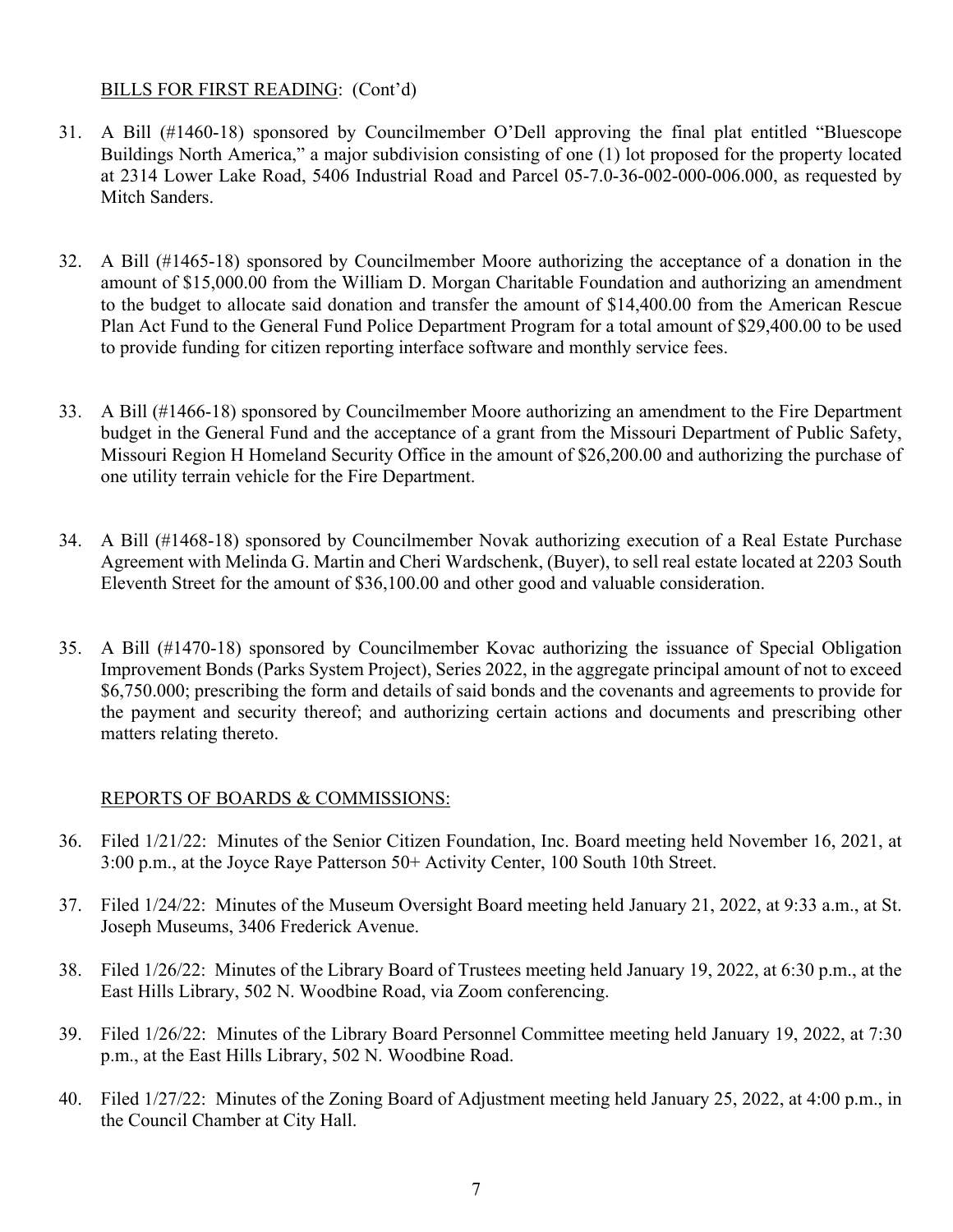#### REPORTS OF BOARDS & COMMISSIONS: (Cont'd)

- 41. Filed 1/27/22: Minutes of the Social Welfare Board meeting held November 16, 2021, at 8:00 a.m., at Rogers' Pharmacy, 3705 N. Belt Highway.
- 42. Filed 1/31/22: Minutes of the Planning Commission Work Session held January 27, 2022, at 4:00 p.m., in the 4th Floor Conference Room at City Hall.
- 43. Filed 1/31/22: Minutes of the Planning Commission meeting held January 27, 2022, at 5:30 p.m., in the Council Chamber at City Hall.
- 44. Filed 2/2/22: Minutes of the Landmark Commission meeting held January 4, 2022, at 5:30 p.m., in the Council Chamber at City Hall.

#### WORK SESSION MINUTES – CITY CLERK'S OFFICE:

45. Filed 1/26/22: Minutes of the Council Work Session held January 24, 2022, at 4:00 p.m., in the 4th Floor Conference Room at City Hall.

#### REPORTS & RECOMMENDATIONS OF THE CITY MANAGER:

46. Filed 1/28/22: Memorandum in re: Acting City Manager (January 31 through February 2).

#### DELEGATIONS, PETITIONS:

None.

#### COMMUNICATIONS:

- 47. Filed 1/19/22: Minutes of the Police Pension Board meeting held December 15, 2021, at 4:00 p.m., in the 1st Floor Conference Room at City Hall.
- 48. Filed 1/21/22: Email from Lauren Catron, 3403 Doniphan Avenue, in re: Resignation from the Planning Commission.
- 49. Filed 1/21/22: Email from Joshua Knight, 2602 Shadow Court, in re: Resignation from the Planning Commission.
- 50. Filed 1/24/22: Police Department 2021 Annual Crime Summary.
- 51. Filed 1/24/22: Encumbrances, \$5,000 \$25,000 December 2021.
- 52. Filed 1/26/22: Minutes of the Mayor's Blue Ribbon Audit Advisory Committee meeting held January 26, 2022, at 12:30 p.m., in the 4th Floor Conference Room at City Hall.